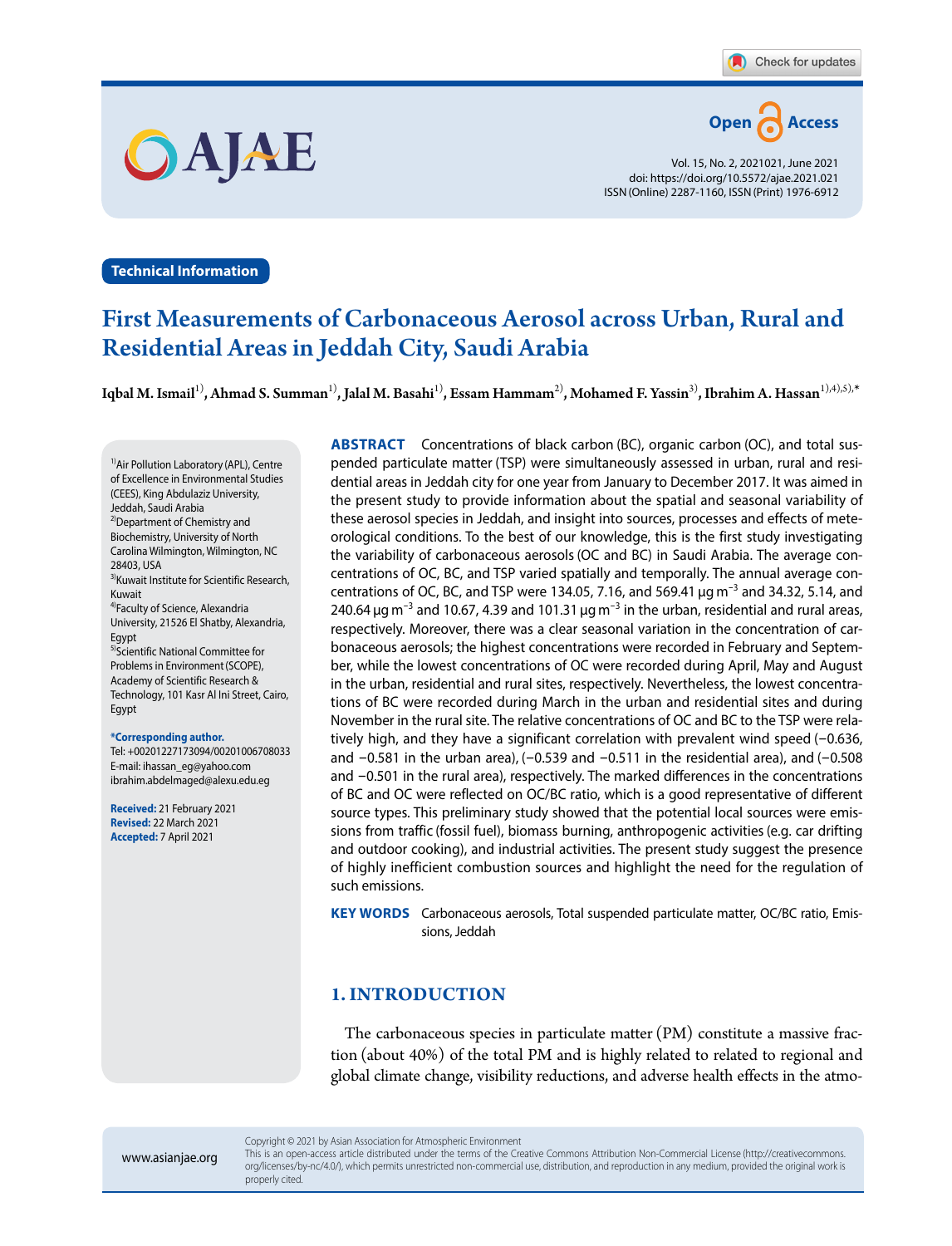sphere (Lee *et al.*, 2020; Aswini *et al.*, 2018). They can classified as organic carbon (OC) and blackl carbon (BC) based on their thermal-optical properties (Mishra *et al.*, 2021; Lee *et al.*, 2020; Islam *et al.*, 2019; Kolhe *et al.*, 2018; Hema *et al.*, 2016; Xu *et al.*, 2015a, b; Angel *et al.*, 2014; Sandrini *et al.*, 2014).

Black carbon(BC) or soot is the carbonaceous aerosol produced either naturally or due to anthropogenic activities such as the incomplete combustion of the fossil fuels, bio-fuels and biomass, which are the primary and the most important (Sharma *et al.*, 2018), BC aerosols absorb solar radiation and play a great role in the global warming as well as regional climate impacts (Sharma *et al.*, 2018). Menon *et al.* (2002) stated that BC was responsible for the increasing flooding in India and drought in China as well as the reductions in the atmospheric transparency which caused about 20% reductions in agricultural productivity in India and China (cited in Sharma *et al.*, 2018; Chameides *et al.*, 1999). Moreover, BC alters the precipitation patterns and the earth's radiation balance (Watson, 2002). These adverse effects of BC aerosol depend strongly on its physical and chemical properties as well as on its residing time and distribution in the atmosphere ( Jacobson, 2001). Scientific communities, especially in developing countries, are studying sources of BC, its physical and chemical properties and its detrimental impacts on nature for welfare of humans and ecosystems (El Sheekh and Hassan, 2021; Şahin *et al.*, 2020; Bertrand *et al.*, 2018; Angel *et al.*, 2014; Wolff, 2012).

OC is emitted directly into the atmosphere from traffic, the degradation of carbon-containing materials, industrial combustion, and biomass burning (Şahin *et al.*, 2020; Genga *et al.*, 2017; Hema *et al.*, 2016; Angel *et al.*, 2014). It effectively scatters light and may contribute significantly to visibility degradation (Basahi *et al.*, 2017). Polycyclic aromatic hydrocarbons (PAHs) are the main components of OC fraction, which are known to be carcinogenic (Haiba and Hassan, 2017; Harrison *et al.*, 2016a, b).

Measuring carbonaceous species (BC and OC) is important to understand the transport and transformation characteristics of air pollutants and their environmental effects (Panda *et al.*, 2016). BC and OC concentrations in the atmosphere are increasing with increasing coal and fossil fuel consumption (Bond *et al.*, 2014). Energy consumption, urbanization, and industrialization are proceeding rapidly in Saudi Arabia; these activities are the main sources for emissions of carbonaceous aerosols. Although BC and OC are important in atmospheric chemistry and atmospheric processing, information concerning their spatial and temporal variability is quite limited and fragmentary. Moreover, there is no such study in Saudi Arabia although of high concentration of PM due to rapid urbanization and industrialization. As a result, major traffic intersections in the city have turned to hot spots for air pollution from vehicular emissions (Basahi *et al.*, 2017; Harrison *et al.*, 2016a, b; Hassan *et al.*, 2013).

Earlier studies in Saudi Arabia were mainly focusing on spatial and temporal distribution of particulates and their organic and inorganic composition (e.g. Basahi *et al.*, 2017; Harrison *et al.*, 2016a, b; Hassan and Basahi, 2013).

To the best of our knowledge, there is no quantitative information concerning the spatial and temporal distributions of carbonaceous aerosols in Saudi Arabia, and their measurements are seriously lacking. Therefore, we carried out this investigation to quantify the spatial and temporal variability of BC, OC, and total suspended particulate matters (TSP) and their relationship to the prevailing meteorological conditions (wind speed, temperature and relative humidity) as well as the contributions of OC and BC to the total particulate mass to fill the abovementioned gap of knowledge. The comparison between OC, BC, and their ratios at different sites with different urbanization is particularly novel, especially in the arid regions and much needed in the field. The objective was to provide an OC/BC dataset for different urbanization areas to assess and understand the contribution of carbonaceous aerosols to the TSP for the first time in Saudi Arabia.

## **2. EXPERIEMNTAL**

#### **2.1 Study Area**

Three monitoring locations (rural, urban and residential) were chosen along a transect of urbanization in Jeddah City, Saudi Arabia (N 21°67′, E 39°15′) to have a comprehensive study of the spatial distribution of carbonaceous aerosols. It has been described in our previous study (Fig. 1). Fig. 1 shows a map for Saudi Arabia and the selected areas in Jeddah. The urban area was characterized by dense traffic and heavy industries; the residential area was characterized by dense population, while the rural area was characterized by low population and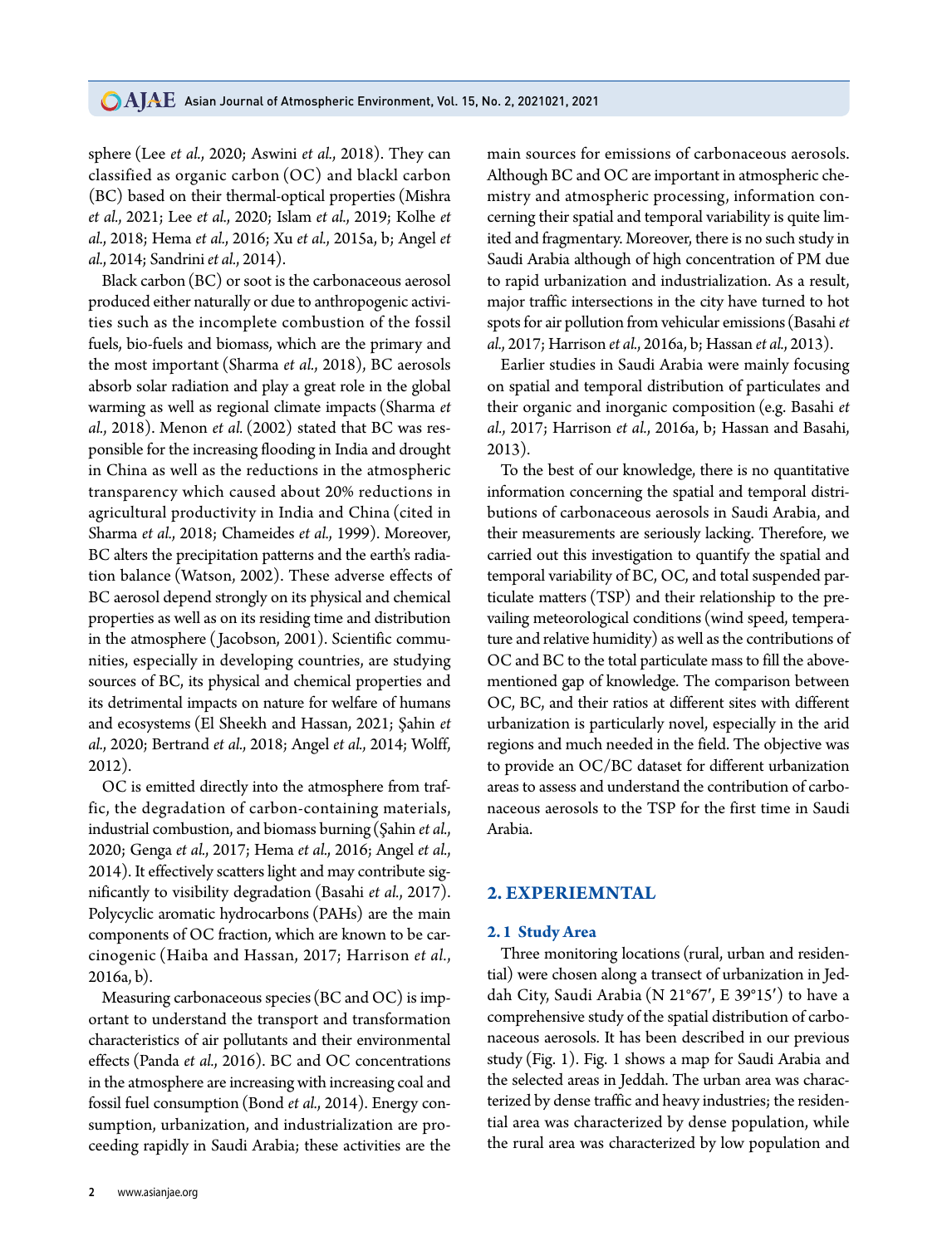

**Fig. 1.** Location of sampling sites in Jeddah, Saudi Arabia (red, blue and green stars represent the urban, residential and rural sites, respectively).

less intense traffic (Basahi *et al.*, 2017; Harrison *et al.*, 2016a, b).

The meteorological data (wind speed, wind direction, relative humidity and temperature) were obtained from the Saudi General Authority for Meteorology and Environmental Protection (www.pme.gov.sa). Fig. 3 shows wind speed, wind direction and monthly temperature during 2017 in Jeddah, Saudi Arabia.

#### **2.2 Particulate Matter Sampling**

Lear Siegler High Volume Air Samplers (70SCFM, Eco Environment, Australia) were used to collect total particulates on pre-weighed 47 mm Whatman sterilized quartz microfiber filters (QM/A, Whatman Inc., UK) at a flow rate of  $1.1 - 1.4 \text{ m}^3 \text{ min}^{-1}$  from the three sites simultaneously from January to December 2017 (12-h  $d^{-1}$ , starting at 08:00 GMT). Sampling was carried out for 12-h  $d^{-1}$  (8:00-20:00 Local time), due to security reasons, there was one sample daily for each site. The filters were conditioned and treated pre- and post-sampling. The filters were placed in desiccators during 48 h at stabilized conditions (25°C and 55% RH) prior to weighting. TSP mass concentrations were determined gravimetrically using an electronic microbalance (Mettler

AJ150). Each filter was weighed before and after sampling, and the net mass was obtained by difference of two weights and expressed as μgm-3 (Basahi *et al.*, 2017; Harrison *et al.*, 2016a, b; Sandrini *et al.*, 2014).

### **2.3 Quality Control/Quality Assurance**

Calibration was employed to validate the determination of the TSP. Blank filters were examined for artifacts and to exclude any possible background contamination of OC and BC. Both OC and BC concentrations in fieldfilter blanks averaging  $2.5 \pm 0.18 \,\mu g \,\text{cm}^{-2}$  (n = 12/site) were subtracted from that of the sample filters. Artifacts that resulted from the presence of gaseous OC or evaporation of some of the semi-volatile components of the particulate OC from the filters during sampling were avoided(Ramírez *et al.*, 2018; Salako *et al.*, 2012).

#### **2.4 BC and OC Analysis**

A portion of the filter was used to determine the BC and OC mass concentrations by means of a thermo-optical transmission method using a Sunset Laboratory OCEC Analyzer (RT-4, Sunset Laboratory Inc. Oregon, USA) following the EUSAAR2 thermal protocol (Titos *et al.*, 2017). Filters were heated, up to 800°C, to remove all organic carbon on the filter in a completely oxygenfree helium atmosphere (Samara *et al.*, 2014). As a result of oxidation, all carbon is converted to  $CO<sub>2</sub>$ , which then is reduced by  $H_2$  gas and turns into methane (CH<sub>4</sub>). A complete chemical analysis was performed for all samples following the procedure of Samara *et al.* (2014). The generated  $CH<sub>4</sub>$  is detected by a flame ionization detector (FID) (Kuzu *et al.*, 2020; Aswini *et al.*, 2018; Satsangi *et al.,* 2012). The furnace is allowed to cool down to 550°C and a helium/oxygen (90%/10%) carrier gas mixture is used. With the second gradual increase in temperature, the elemental carbon in the filter is oxidized in the oxidation furnace. After this process, the analysis is completed by converting the elemental carbon into methane as inorganic carbon (Kuzu *et al.*, 2020). LOD was 0.15 μg  $\text{cm}^{-2}$ , and the uncertainty was better than 10% (the average analytical error was  $\pm$  1.7). The standard procedure for calibrating was conducted as recommended by Sunset Laboratory Inc.

#### **2.5 Data Analyses**

ANOVA test was applied to the data to test the differences of carbonaceous species in different sites using STATGRAPHICS statistical package (STAT 4, UK). A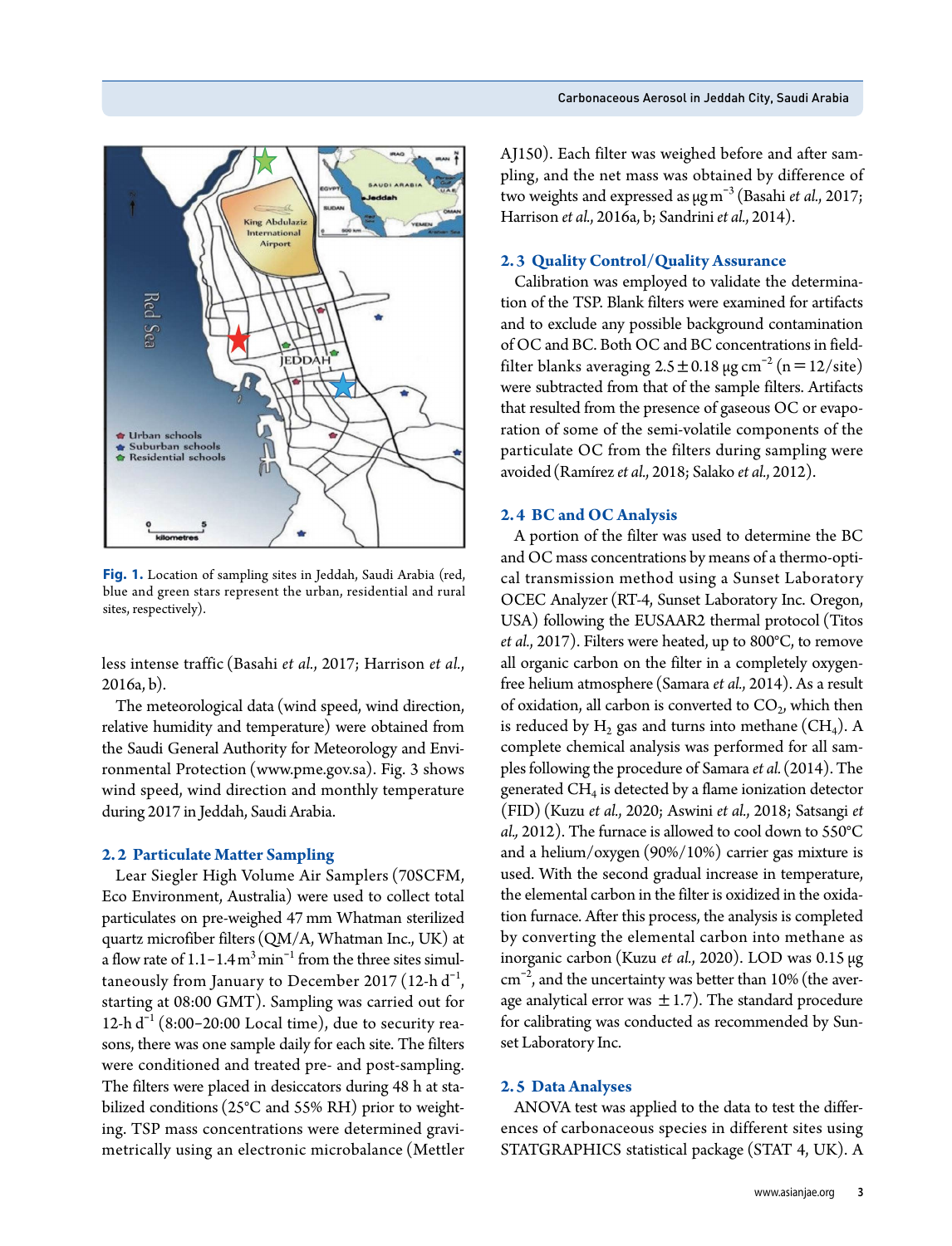linear regression analysis was used to evaluate the relationship between OC/BC ratios and BC, while the relationship between TSP, OC, BC, and different meteorological parameters were assessed using correlation analysis (Pearson Product Moment correlation coefficient),  $n=12$  (a monthly mean/site).

## **3. RESULTS AND DISCUSSION**

### **3.1 Concentrations of TSP**

Monthly means of TSP, BC, OC, and OC/BC ratios are illustrated in Table 1 and Fig. 2. The TSP concentrations varied from 311.02 to 1908.8  $\mu$ g m<sup>-3</sup>, 58.23 to 189.1 μg m<sup>-3</sup>, and 62.21 to 741.60 μg m<sup>-3</sup>  $\pm$  89.27 μg m<sup>-3</sup>, 240.64  $\pm$  54.34  $\mu$ g m<sup>-3</sup>, and 101.31  $\pm$  33.84  $\mu$ g m<sup>-3</sup> at the same sites, respectively (Fig. 3). The high concentrations at the rural and residential sites could be attributed to local emissions of biomass burning as well as long-range transport (Satsangi *et al.*, 2012).

The highest levels were recorded during February  $(1908.8 \pm 289.19 \,\mu g m^{-3}, 284.6 \pm 25.68 \,\mu g m^{-3}, \text{ and}$ 158.7  $\pm$  22.32 μg m<sup>-3</sup>) and September (1096  $\pm$  181.25 μg m<sup>-3</sup>, 741.6 ± 77.27 μg m<sup>-3</sup> and 189.18 ± 23.59 μg m<sup>-3</sup>) for urban, residential, and rural sites, respectively (Table 1, Fig. 2). The high concentrations of TSP during February and September campaigns could be attributed to the heavy traffic, fire work, camping and burning of wood. These month are coincident with mid-year (February) and summer (September) vacations in Saudi Arabia. Furthermore, there were car drifting race during February and September nationwide. Moreover, these two months are the coldest ones in the year, so Saudi used to go out. Fig. 4 shows the wind speed direction as well as temperature in Jeddah during 2017.

Concentrations of TSP recorded in the present study are in agreement with our earlier results in Jeddah where the concentrations of TSP collected from residential and urban areas were 240  $\mu{\rm g\,m}^{-3}$  and 469  $\mu{\rm g\,m}^{-3}$ , respectively (Harrison *et al.*, 2016, 2014). Recently, Modaihsh and Mahjoub (2020) reported that the temporal variation observed for PM in Riyadh was associated mainly with the dust events. Moreover, Tawabini *et al.* (2017) found high concentrations of PM in Dhahran, Khobar, and Dammam, Saudi Arabia, and they ascribed these elevated concentrations to intensive industrial activities and congested roads. It is a worth mentioning that, our results are in agreement with the results of Satsangi *et al.* (2012), (Chen *et al.*, 2015), and (Shakya *et al.*, 2017),



**Fig. 2.** Monthly concentrations of TSP, BC and OC at the three sites.

who found high concentrations of TSP (244.36  $\mu$ g m<sup>-3</sup>, 109.1 μg m<sup>-3</sup>, and 229.7 μg m<sup>-3</sup>) at urban, suburban and residential sites in Nepal, respectively. However, emission sources, weather conditions and other reasons, make the spatial distribution of pollutants between countries different.

The General Authority of Meteorology and Environmental Protection (GAMEP) in Saudi Arabia has assigned a 24 h annual average of 80  $\mu$ g m $^{-3}$  for 1 year and 240 μg m-<sup>3</sup> for 8 hrs of TSP for residential, rural and other areas (www.pme.sa). Concentrations of TSP samples collected from the rural area and approximately 75% from those collected from the residential area were below the GAMEP standards  $(240 \,\text{µg m}^{-3})$ . On the other hand, all samples collected from an urban area fall above the pre-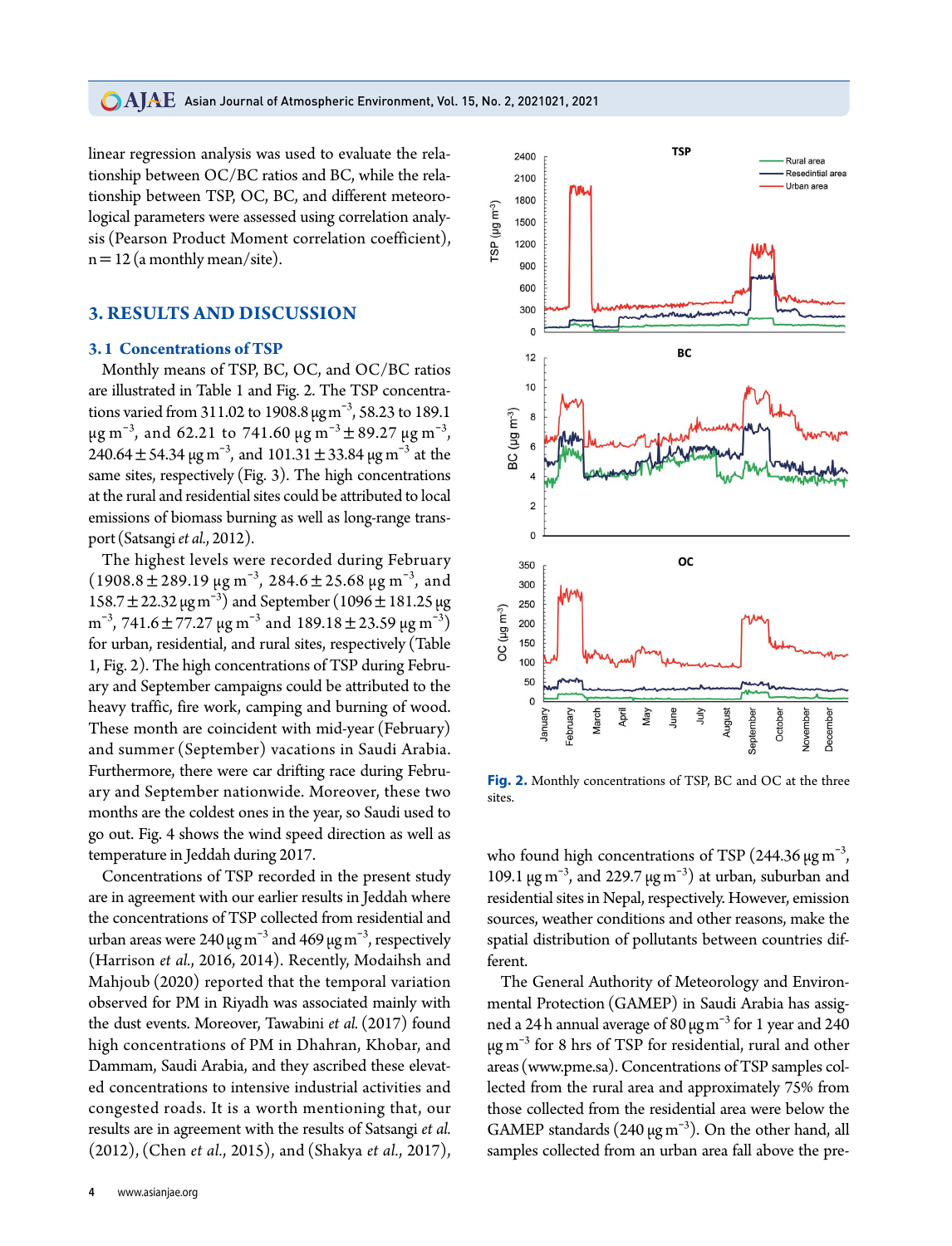|                                       | Sampling site                                                                 |                 |                  |                      |                  |                 |                      |                                                                                                             |                  |                 |                 |                                       |
|---------------------------------------|-------------------------------------------------------------------------------|-----------------|------------------|----------------------|------------------|-----------------|----------------------|-------------------------------------------------------------------------------------------------------------|------------------|-----------------|-----------------|---------------------------------------|
| Month                                 |                                                                               | Urban           |                  |                      | Residential      |                 |                      | Rural                                                                                                       |                  |                 |                 |                                       |
|                                       | OC                                                                            | <b>BC</b>       | OC/BC            | TSP                  | OC               | BC              | OC/BC                | <b>TSP</b>                                                                                                  | OC               | BC              | OC/BC           | <b>TSP</b>                            |
| January                               | $101.10 \pm 31.22$                                                            | $6.45 \pm 3.45$ | $15.67 \pm 2.27$ | $311.02 \pm 111.25$  | $33.56 \pm 5.68$ | $4.85 \pm 2.11$ | $6.92 \pm 0.99$      | $62.21 \pm 9.23$                                                                                            | $7.98 \pm 2.36$  | $3.65 \pm 0.67$ | $2.68 \pm 1.12$ | $71.57 \pm 7.27$                      |
| February                              | $269.80 \pm 80.21$                                                            | $8.96 \pm 4.36$ | $30.12 \pm 9.21$ | $1908.8 \pm 289.19$  | $52.70 \pm 9.62$ | $6.45 \pm 2.35$ | $8.17 \pm 2.19$      | $158.7 \pm 12.37$                                                                                           | $19.78 \pm 4.12$ | $5.45 \pm 0.96$ | $3.63 \pm 0.98$ | $158.7 \pm 22.32$                     |
| March                                 | $111.80 \pm 29.18$                                                            | $6.12 \pm 3.45$ | $18.27 \pm 6.92$ | $311.3 \pm 28.25$    | $30.2 \pm 6.78$  | $4.02 \pm 1.39$ | $7.51 \pm 2.37$      | $69.51 \pm 5.39$                                                                                            | $10.29 \pm 2.34$ | $4.11 \pm 1.01$ | $2.51 \pm 0.67$ | $58.23 \pm 8.28$                      |
| April                                 | $101.80 \pm 33.39$                                                            | $6.13 \pm 3.44$ | $10.03 \pm 3.21$ | $436.6 \pm 52.78$    | $28.7 \pm 4.24$  | $4.21 \pm 2.61$ | $6.83 \pm 1.12$      | $198.2 \pm 21.23$                                                                                           | $9.21 \pm 1.58$  | $4.12 \pm 1.11$ | $2.24 \pm 0.92$ | $73.67 \pm 9.12$                      |
| May                                   | $126.90 \pm 38.19$                                                            | $6.35 \pm 2.68$ | $19.98 \pm 3.47$ | $353.6 \pm 33.78$    | $30.1 \pm 7.03$  | $4.95 \pm 2.22$ | $6.08 \pm 1.57$      | $210.1 \pm 18.29$                                                                                           | $7.80 \pm 1.29$  | $4.58 \pm 1.47$ | $1.71 \pm 0.67$ | $89.6 \pm 10.39$                      |
| June                                  | $119.37 \pm 43.46$                                                            | $6.47 \pm 3.02$ | $18.45 \pm 2.19$ | $361.2 \pm 45.27$    | $31.4 \pm 8.37$  | $5.4 \pm 3.16$  | $5.73 \pm 2.01$      | $218.4 \pm 24.36$                                                                                           | $6.78 \pm 0.96$  | $5.01 \pm 1.93$ | $1.35 \pm 0.57$ | $92.21 \pm 9.83$                      |
| July                                  | $93.02 \pm 27.10$                                                             | $7.15 \pm 3.47$ | $13.01 \pm 1.28$ | $388.9 \pm 50.26$    | $33.7 \pm 7.78$  | $5.8 \pm 1.38$  | $5.77 \pm 2.34$      | $245.5 \pm 30.24$                                                                                           | $7.11 \pm 1.04$  | $5.32 \pm 1.02$ | $1.33 \pm 0.38$ | $95.45 \pm 14.70$                     |
| August                                | $89.96 \pm 19.28$                                                             | $7.22 \pm 4.12$ | $12.46 \pm 2.11$ | $401.41 \pm 48.03$   | $33.9 \pm 6.37$  | $5.45 \pm 2.99$ | $6.22 \pm 2.37$      | $264.6 \pm 25.68$                                                                                           | $6.99 \pm 1.11$  | $3.92 \pm 1.03$ | $1.79 \pm 072$  | $99.19 \pm 11.23$                     |
| September                             | $209.79 \pm 34.47$                                                            | $9.48 \pm 4.57$ | $22.13 \pm 1.93$ | $109.6 \pm 18.12$    | $47.8 \pm 9.18$  | $7.14 \pm 2.37$ | $6.70 \pm 0.67$      | $741.6 \pm 77.27$                                                                                           | $22.67 \pm 4.68$ | $4.58 \pm 1.36$ | $4.95 \pm 1.21$ | $189.18 \pm 23.59$                    |
| October                               | $140.01 \pm 27.37$                                                            | $8.12 \pm 4.68$ | $17.24 \pm 1.57$ | $460.5 \pm 35.53$    | $33.8 \pm 2.38$  | $4.86 \pm 1.47$ | $6.96 \pm 2.03$      | $293.8 \pm 29.34$                                                                                           | $11.01 \pm 2.31$ | $3.89 \pm 0.87$ | $2.88 \pm 1.09$ | $100.2 \pm 11.25$                     |
| November                              | $125.3 \pm 44.57$                                                             | $6.69 \pm 3.26$ | $18.73 \pm 4.32$ | $414.4 \pm 45.37$    | $31.1 \pm 4.78$  | $4.25 \pm 2.26$ | $7.32 \pm 1.29$      | $211.6 \pm 25.34$                                                                                           | $9.98 \pm 1.37$  | $3.68 \pm 0.98$ | $2.71 \pm 0.37$ | $98.78 \pm 10.19$                     |
| December                              | $119.70 \pm 38.29$                                                            | $6.78 \pm 2.76$ | $17.6 \pm 2.19$  | $389.2 \pm 46.36$    | $29.8 \pm 6.11$  | $4.23 \pm 2.34$ | $7.05 \pm 2.93$      | $213.5 \pm 22.23$                                                                                           | $8.54 \pm 2.03$  | $3.71 \pm 0.57$ | $2.30 \pm 0.63$ | $88.89 \pm 9.25$                      |
| Sum of means<br>$\mathbf{v}^{\prime}$ | $1608.55 \pm 329.36$ $85.92 \pm 27.28$ $213.69 \pm 33.28$ $6832.92 \pm 45.65$ |                 |                  |                      |                  |                 |                      | $411.86 \pm 67.28$ 61.73 $\pm 7.37$ 81.26 $\pm 9.78$ 2887.72 $\pm 33.12$ 128.04 $\pm 22.38$ 52.02 $\pm 6.4$ |                  |                 |                 | $30.08 \pm 6.56$ 1215.67 $\pm$ 135.34 |
| Average of<br>means " $\chi$ "        | $134.05 \pm 43.27$                                                            | $7.16 \pm 2.25$ | $17.81 \pm 3.26$ | $569.41 \pm 33.35$   | $34.32 \pm 7.26$ | $5.14 \pm 1.18$ | $6.77 \pm 2.45$      | $240.64 \pm 20.34$                                                                                          | $10.67 \pm 2.38$ | $4.34 \pm 0.43$ | $2.51 \pm 1.06$ | $101.31 \pm 12.84$                    |
| Carbonaceous<br>aerosols/TSP          | $24.8\% (\pm 4.23)$                                                           |                 |                  | $16.40\% (\pm 2.11)$ |                  |                 | $15.40\% (\pm 1.98)$ |                                                                                                             |                  |                 |                 |                                       |

| <b>Table 1.</b> Monthly average of carbonaceous aerosols (OC, and BC) and TSP concentrations ( $\mu$ g m <sup>-3</sup> ) and OC/BC ratios for the sampling sites. |  |  |
|-------------------------------------------------------------------------------------------------------------------------------------------------------------------|--|--|
|                                                                                                                                                                   |  |  |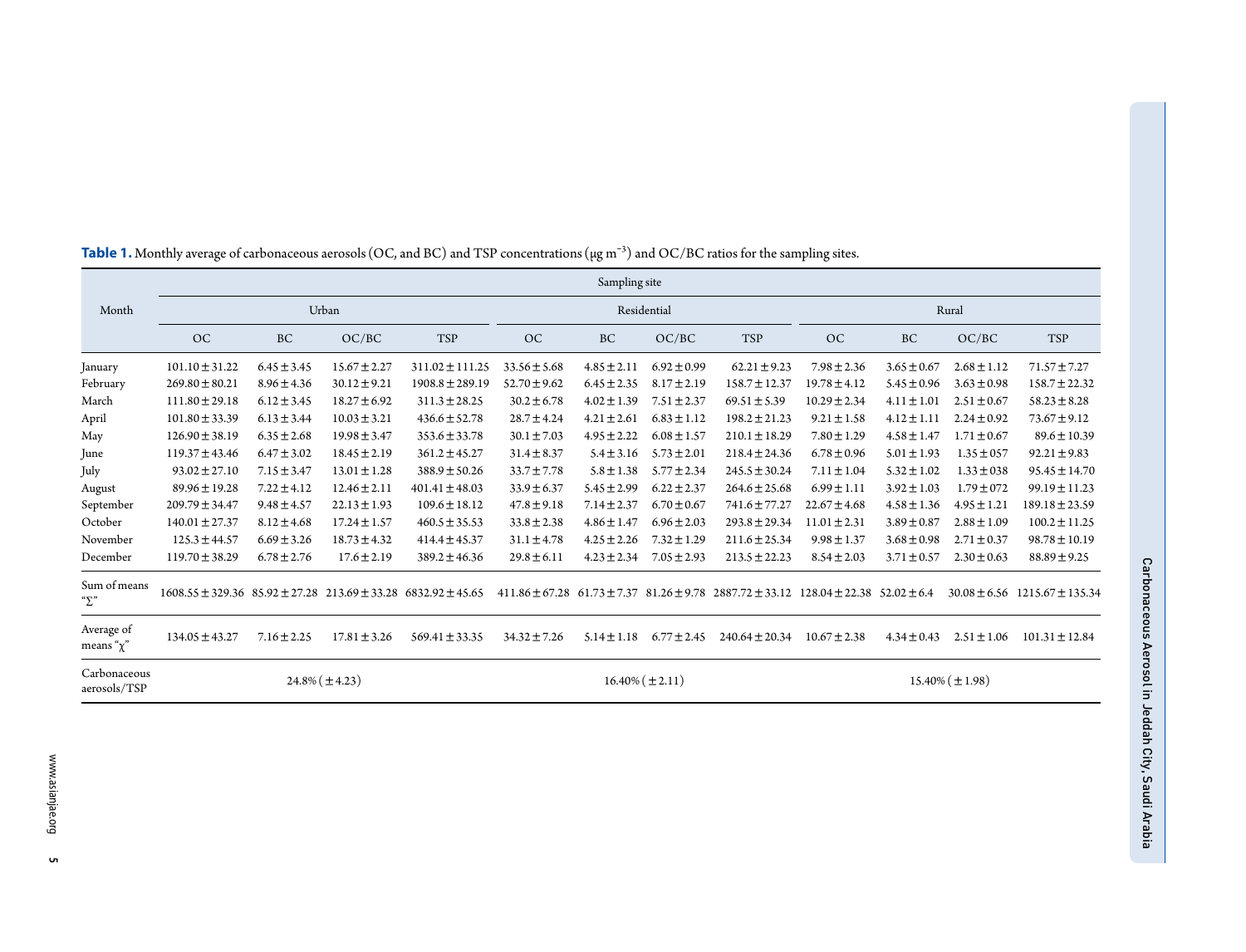

**Fig. 3.** Annual average concentrations of TSP in the studied areas.

scribed GAMEP standards (Fig. 3). Kumar *et al.* (2015) stated that developing megacities experience periods of air pollutions levels, which exceed international air quality standards. Although it is a global problem, some of the highest air pollution levels are found in rapidly expanding cities in India and China, Egypt, Iran, and Brazil. The sources, emissions, transformations and broad effects of meteorology on air pollution are reasonably well accounted in air quality control strategies in many developed cities; however these key factors remain poorly constrained in the growing cities of countries with emerging economies. These represent air pollution challenges, now and in the future.

#### **3.2 Carbonaceous Aerosols**

The OC and BC concentrations together with the OC/BC ratios are presented in Table 1. OC ranged from 98.96 ± 19.28 μg m<sup>-3</sup> to 269.80 ± 80.21 μg m<sup>-3</sup> with an annual average of  $134.05 \pm 43.27 \,\mu g\,\text{m}^{-3}$  in an urban site, while it ranged between  $29.80 \pm 6.11$   $\mu$ g m<sup>-3</sup> to  $52.70 \pm$ 9.62 μg m<sup>-3</sup> with an annual average of  $34.32 \pm 7.26$ μg m<sup>-3</sup>, and between 6.78 ± 0.96 μg m<sup>-3</sup> to 22.67 ± 6.68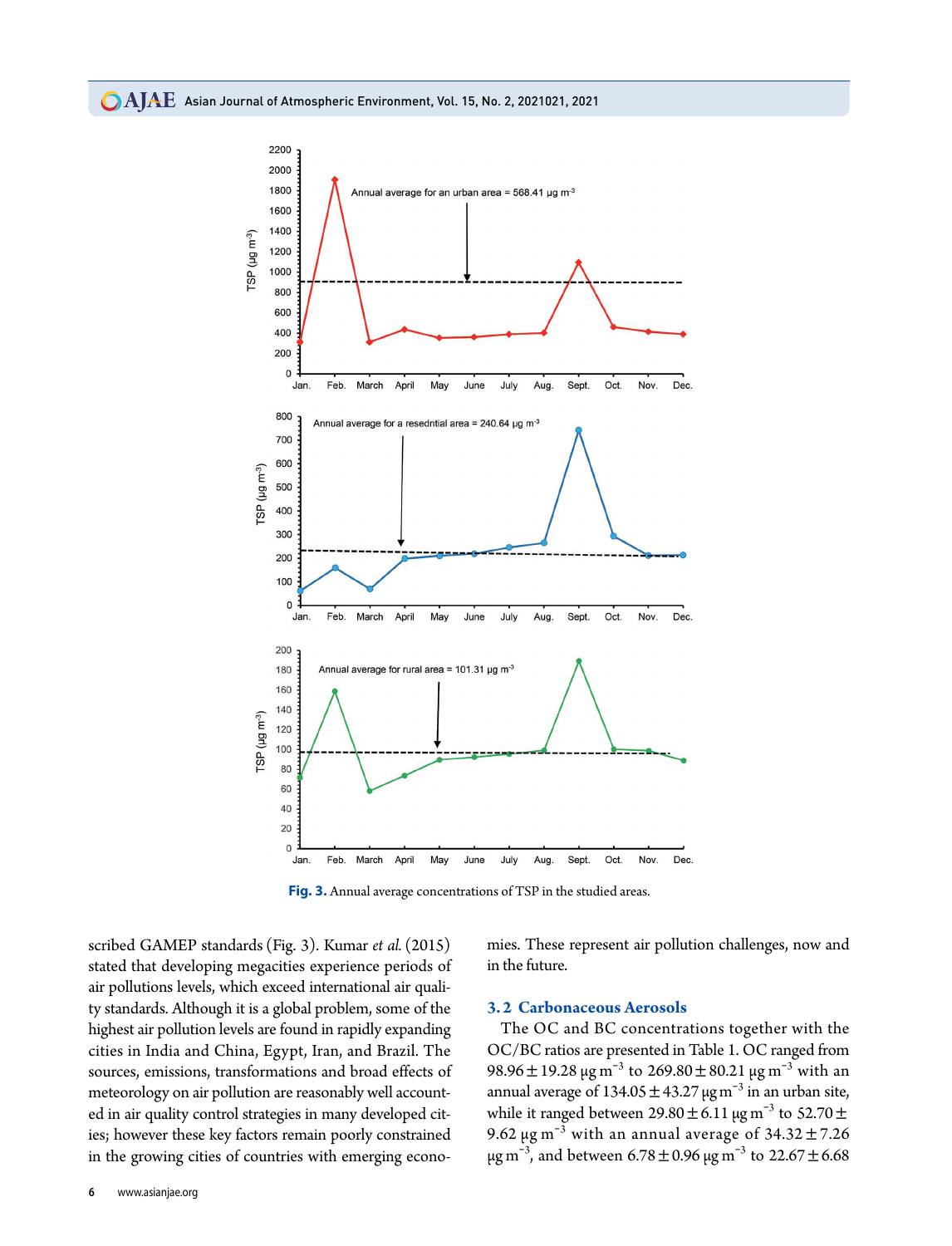

Carbonaceous Aerosol in Jeddah City, Saudi Arabia

**Fig. 4.** Wind speed and wind direction during 2017 in Jeddah, Saudi Arabia.

μg m<sup>-3</sup> with an annual average of  $10.62 \pm 2.38$  μg m<sup>-3</sup> in the residential and rural sites, respectively.

BC ranged from 6.12 $\pm$ 9.48 μg m $^{-3}$  to 9.48 $\pm$ 4.15 μg m<sup>-3</sup>, 4.02  $\pm$  1.39  $\mu$ g m<sup>-3</sup> to 7.14  $\pm$  2.37  $\mu$ g m<sup>-3</sup>, and 3.65  $\pm$ 0.67 μg m<sup>-3</sup> to 5.45  $\pm$  0.96 μg m<sup>-3</sup> with an annual average of 7.16  $\pm$  2.25  $\mu$ g m<sup>-3</sup>, 5.14  $\pm$  1.18  $\mu$ g m<sup>-3</sup>, and 4.34  $\pm$  0.43  $\mu$ g m $^{-3}$  at urban, residential and rural sites, respectively (Table 1). Both BC and OC showed maximum concentrations during February and September.

Concentrations of OC were  $269.80 \pm 80.21$   $\mu$ g m<sup>-3</sup>, 52.70 ± 9.62 μg m<sup>-3</sup>, and 19.78 ± 4.12 μg m<sup>-3</sup> in the urban, residential, and rural sites, respectively. The average concentrations of BC were 5.45  $\mu$ g m<sup>-3</sup>, 6.45  $\mu$ g m<sup>-3</sup> and 8.96 μg m<sup>-3</sup> during February and 4.58 μg m<sup>-3</sup>, 7.14 μg m<sup>-3</sup>, and 9.48  $\mu$ g m<sup>-3</sup> during September in the rural, residential, and urban sites, respectively. It was increased during February and September (22.67 μg m $^{-3}$ , 47.80 μg m $^{-3}$ , and 209.79  $\mu$ gm<sup>-3</sup>) for the same sites, respectively (Table 1).

The OC and BC concentrations in the present study were compared with some megacities worldwide (Table 2); they were found to be higher than those recorded in other parts of the developed world. Concentrations of OC and BC were  $4.2 \,\mathrm{\mu g\,m}^{-3}$  and  $1.6 \,\mathrm{\mu g\,m}^{-3}$  in France, 6.3 μg m $^{-3}$  and 2 μg m $^{-3}$  in London, 4.8 μg m $^{-3}$  and 3.4 μg m $^{-3}$ in Birmingham (Seinfeld and Pankow, 2013) However, our results are comparable to those recorded in the developing countries. Concentrations of BC, and OC in Beijing were 36.7 μg m<sup>-3</sup> and 15.3 μg m<sup>-3</sup>, and in Lahore were 47.7  $\mu$ g m<sup>-3</sup> and 17.6  $\mu$ g m<sup>-3</sup>, respectively (Dan *et al.*, 2004; Smith *et al.*, 1996).

Moreover, Table 1 shows that the total contributions of carbonaceous species  $(BC+OC)$  to TSP in were 24.80, 16.40, and 15.40% for the urban, residential and rural areas, respectively. Organic carbon contributed more (23.54, 14.26, and 10.94%) than BC (1.26, 2.13, and 4.45%) to TSP mass for the same areas, respectively (Table 1). The elevated BC in the rural area suggests the presence of highly inefficient combustion (Şahin *et al.*, 2020; Angel *et al.*, 2014; Satsangi *et al.*, 2012).

The average rations of OC/BC were 2.44, 6.67, and 18.53 at the rural, residential and urban areas, respectively, this indicates significant site-to-sit variation(Fig. 5).

OC/BC does not affect atmospheric processing, and gives good indication about the source (Lee *et al.,* 2020). Novakov *et al.* (2009) stated that OC/BC ranging from 4.5 to 6.5 is for fossil fuel and above 8 is for biomass source, while OC/BC ratios, ranging from 1.5 to 2.5, are relatively constant and are generally unaffected by seasonality, sources, or technology changes (Titos *et al.*, 2017; Novakov *et al.*, 2009).

The OC/BC variation among the three sites site indicates the main sources of BC and OC are motor vehicles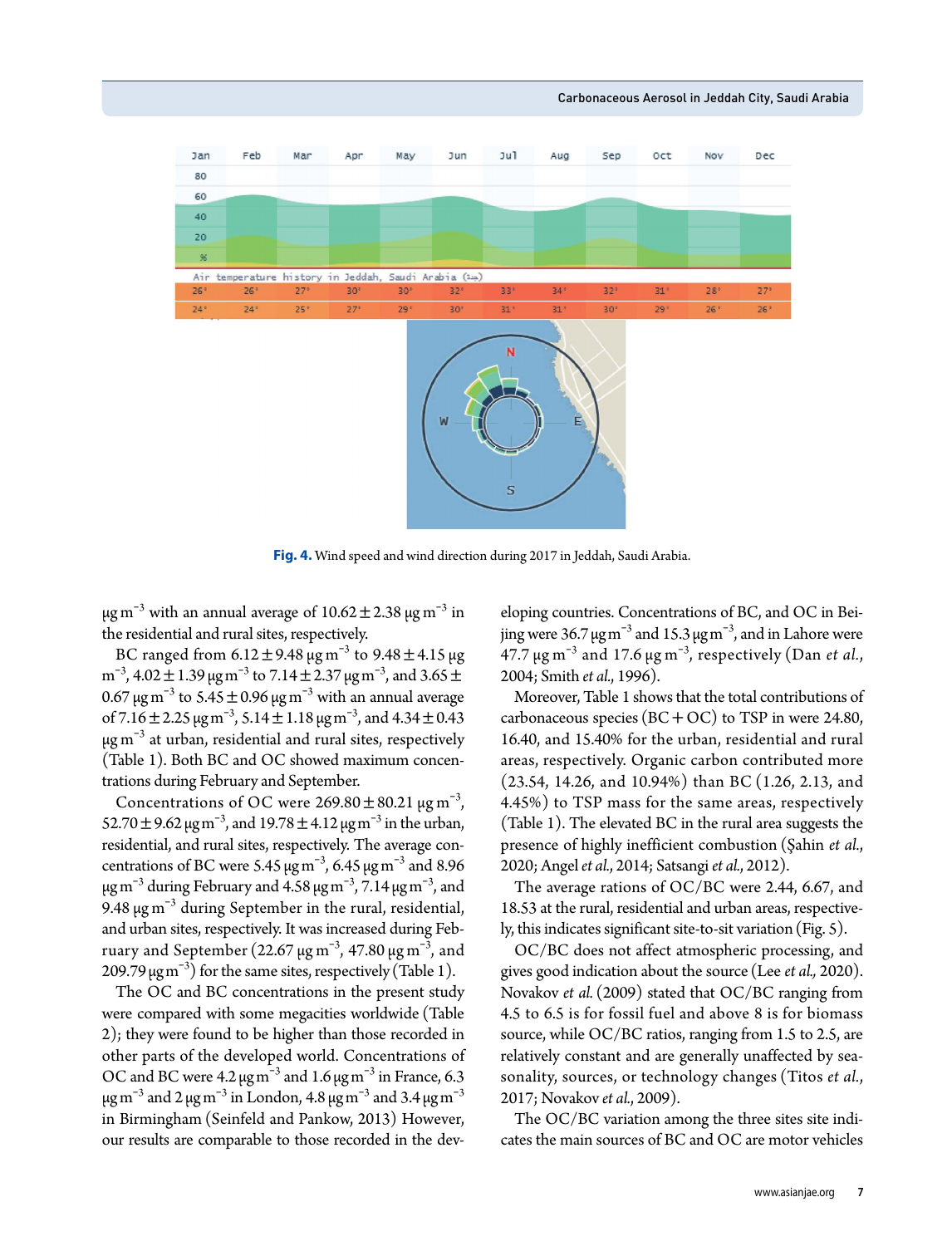#### **CAJAE** Asian Journal of Atmospheric Environment, Vol. 15, No. 2, 2021021, 2021

| Sampling site             | <b>OC</b> | <b>BC</b> | OC/BC                        | Ref.                       |
|---------------------------|-----------|-----------|------------------------------|----------------------------|
| India (urban)             | 49.82     | 6.12      | 8.14                         | Ram and Sarin (2010)       |
| India (urban)             | 30.96     | 3.78      | 8.19                         | Rengarajan et al. (2007)   |
| India (residential)       | 26.88     | 3.44      | 7.76                         | Satsangi et al. (2012)     |
| India (residential)       | 54.11     | 10.39     | 5.21                         | Tiwari et al. (2014)       |
| India (Lahore)            | 47.7      | 17.6      | 2.67                         | Smith et al. (2006)        |
| China (residential)       | 14.14     | 4.12      | 3.43                         | Li et al. $(2016)$         |
| China (rural)             | 18.86     | 6.93      | 2.71                         | Zhao et al. (2013)         |
| China (semi-urban)        | 31.99     | 11.08     | 2.84                         | He et al. (2004)           |
| China (Beijing)           | 36.7      | 15.3      | 2.398                        | Dan et al. (2004)          |
| Hong Kong                 | 10.19     | 5.05      | 2.01                         | Ho et al. $(2003)$         |
| Nepal (suburban)          | 27.2      | 3.46      | 7.86                         | Satsangi et al. (2012)     |
| Nepal (residential)       |           | 15.3      | $\qquad \qquad \blacksquare$ | Shakya et al. (2017)       |
| India (semi-urban)        |           | 5.63      |                              | Joshi et al. $(2015)$      |
| Athens (semi-urban)       | 25.7      | 8.2       | 3.13                         | Valaoras et al. (2000)     |
| Paris (residential-rural) | 14.6      | 5.9       | 3.47                         | Cachier et al. (1989)      |
| London (rural)            | 3.01      | 1.43      | 2.11                         | DEFRA(2009)                |
| Birmingham (UK)           | 4.8       | 3.4       | 1.41                         | Seinfeld and Pankow (2013) |
| Jeddah (urban)            | 134.05    | 7.16      | 18.72                        | Present study              |
| Jeddah (residential)      | 34.32     | 5.14      | 6.77                         | Present study              |
| Jeddah (rural)            | 10.67     | 4.34      | 2.46                         | Present study              |

**Table 2.** Mean OC and EC mass concentrations measured in some megacities of the world cited from the literature and observed in this study (μg m $^{-3}$ ).



**Fig. 5.** Average OC/BC ratios for different sites in Jeddah (n=  $12 + 1$  SE).

emission and fossil fuel in the residential biomass burning in the urban site. The OC/BC ratios are known to be low in the rural site whereas high at the urban site (Shakya *et al.*, 2017, 2010). For example, OC/BC ratio in the urban site was highest and it reached 30.12 and 22.13 during February and September and the minimum was 10.03 which is higher than the highest ratio in residential and rural sites (8.17 and 4.95, respectively) (Table 1). This is in agreement with the results for urban

areas around the world where this ratio ranged between 9 and 25 in Spain, Hungary, Italy, and Nepal (Shakaya *et al.*, 2017, 2010; Titos *et al.*, 2017; Sandrini *et al.*, 2014; Novakov *et al.*, 2009) (Table 2). Moreover, our results in good agreement with the results obtained for rural areas in London Paris and China (2.11, 2.47 and 3.43, respectively) and residential areas in India and China (ranged between 3.43 to 7.76) (Table 2). Moreover, Kim *et al.* (2010, 2009) reported high OC/BC in Korea (29.5). Our results indicate that there were seasonal variations as OC/BC ratio showed significant increases in winter, moreover, there were spatial variations among sites where the rural site had the lowest ratio(1.33-4.95), and the urban site had the highest ratio (10.03-30.12). Nevertheless, OC/BC in the residential area varied between 5.73 in June to 8.17 in February(Tables 1 and 2).

OC/BC ratios depend on emission sources and secondary organic aerosol (SOA) formation and they have spatial and temporal variations. Higher ratios in February and September suggest that there were secondary organic aerosol and an increased volatilization in the measurement sites. Our ratios, however, are similar to the values calculated from OC and BC emission inventories for developing countries, which give some confidence in our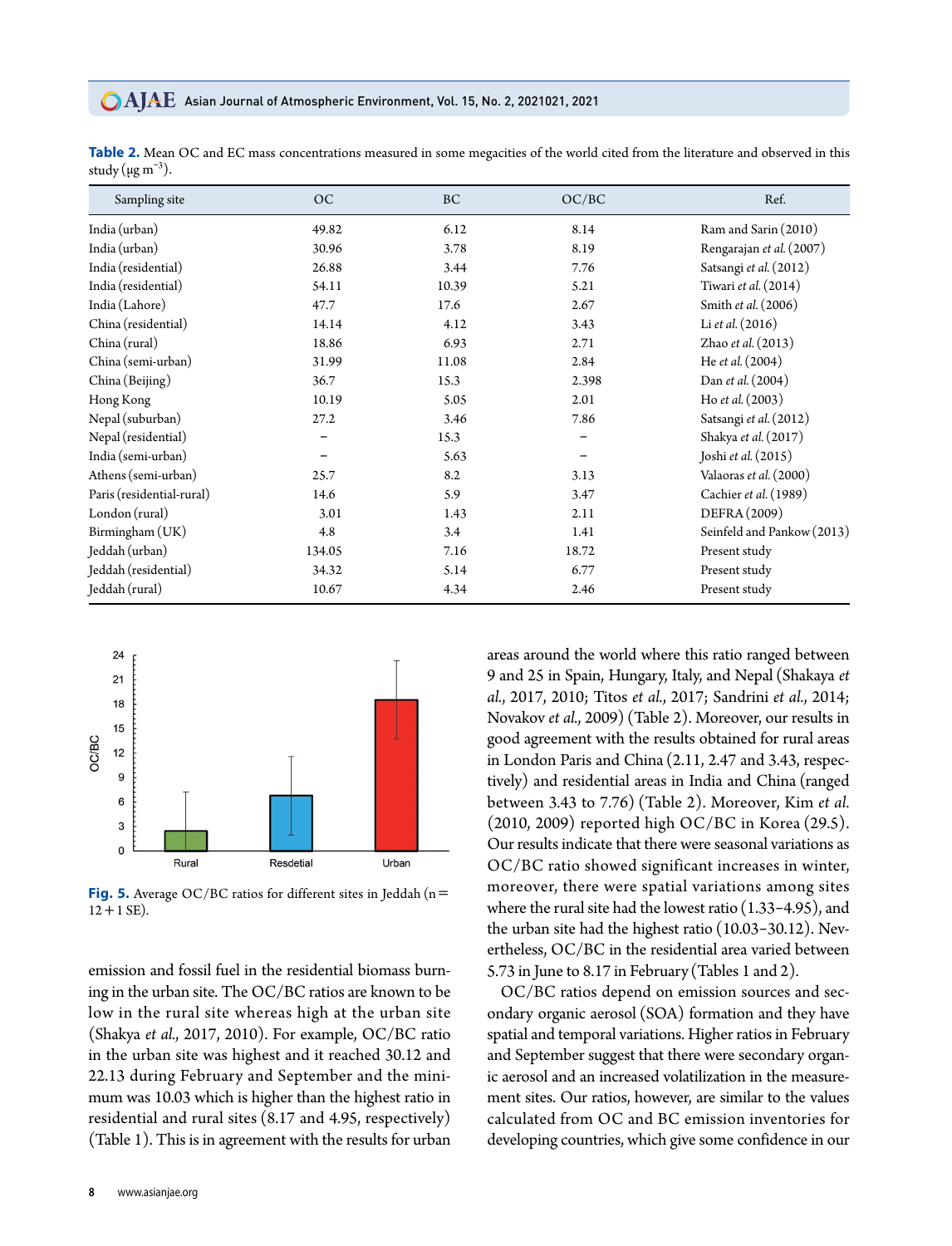#### Carbonaceous Aerosol in Jeddah City, Saudi Arabia

|                     | <b>TSP</b> | OC                       | <b>BC</b> | Temp.                    | <b>RH</b>         | Wind speed |
|---------------------|------------|--------------------------|-----------|--------------------------|-------------------|------------|
| TSP                 | -          |                          |           |                          |                   |            |
| OC                  | 0.873      | $\overline{\phantom{0}}$ |           |                          |                   |            |
| $\operatorname{BC}$ | 0.901      | 0.897                    | -         |                          |                   |            |
| Temp.               | $-0.711$   | $-0.815$                 | $-0.652$  | $\overline{\phantom{m}}$ |                   |            |
| R <sub>H</sub>      | 0.192      | 0.111                    | 0.028     | 0.257                    | $\qquad \qquad -$ |            |
| Wind speed          | 0.627      | 0.539                    | 0.489     | $-0.178$                 | $-0.703$          |            |
|                     |            |                          |           |                          |                   |            |

**Table 3a.** Correlation matrix of TSP, OC, BC and different meteorological parameters at the urban area.

Bold figures means significant at  $p \leq 0.05$ .

**Table 3b.** Correlation matrix of TSP, OC, BC and different meteorological parameters at the residential area.

|            | <b>TSP</b> | OC       | BC       | Temp.    | <b>RH</b> | Wind speed |
|------------|------------|----------|----------|----------|-----------|------------|
| <b>TSP</b> | -          |          |          |          |           |            |
| $OC$       | 0.716      | -        |          |          |           |            |
| $\rm BC$   | 0.628      | 0.792    | -        |          |           |            |
| Temp.      | $-0.592$   | $-0.638$ | $-0.704$ | -        |           |            |
| RH         | 0.218      | 0.018    | 0.119    | 0.210    | -         |            |
| Wind speed | 0.501      | 0.499    | 0.467    | $-0.107$ | $-0.663$  | -          |

Bold figures means significant at *p*≤0.05.

**Table 3c.** Correlation matrix of TSP, OC, BC and different meteorological parameters at the rural area.

|            | <b>TSP</b> | OC       | BC       | Temp.    | <b>RH</b>         | Wind speed |
|------------|------------|----------|----------|----------|-------------------|------------|
| <b>TSP</b> | -          |          |          |          |                   |            |
| OC         | 0.928      | -        |          |          |                   |            |
| BC         | 0.881      | 0.728    | -        |          |                   |            |
| Temp.      | $-0.839$   | $-0.652$ | $-0.579$ | -        |                   |            |
| RH         | 0.192      | 0.111    | 0.028    | 0.257    | $\qquad \qquad -$ |            |
| Wind speed | 0.497      | 0.451    | 0.405    | $-0.478$ | $-0.703$          |            |

Bold figures means significant at *p*≤0.05.

results and infer the climate effect of anthropogenic soot aerosols (Chhavi *et al.*, 2020). Our results highlighted the urgent need to control and regulate OC emissions in Jeddah.

A Pearson's correlation was executed in order to demonstrate the dependencies of various pollutants, it was formed with 3 different pollutants (TSP, OC and BC) and 3 different meteorological parameters. The meteorological parameters were wind speed, temperature (temp), and relative humidity (RH). The Pearson's correlation coefficients are shown in Table 3.

Pearson's coefficients showed that the highest correlation was between TSP, OC and BC concentrations, while the weakest correlation was with RH. Wind speed had the second highest correlation with TSP, OC, and BC. Its negative sign indicates that concentrations were decreased with the increasing wind speed. Similar trend was observed for the temperature. This suggests that air pollutant concentrations were increased in colder weather conditions (Kuzu *et al.*, 2020). These results are supported with the finding of Şahin *et al.* (2020), who reported that the dispersion and the concentrations of TSP, OC, and BC, strongly, depend on, and vary with, the wind speed and direction.

Table 3 shows the relationship between TSP, OC, BC and meteorological parameters (temperature, relative humidity and wind speed). Temperature was negatively correlated with TSP ( $r = -0.711$ ,  $-0.592$ , and  $-0.839$ ), OC ( $r = -0.815$ ,  $-0.638$  and  $-0.652$ ) and BC ( $r =$  $-0.652$ ,  $-0.704$ , and  $-0.579$ ) at urban, residential and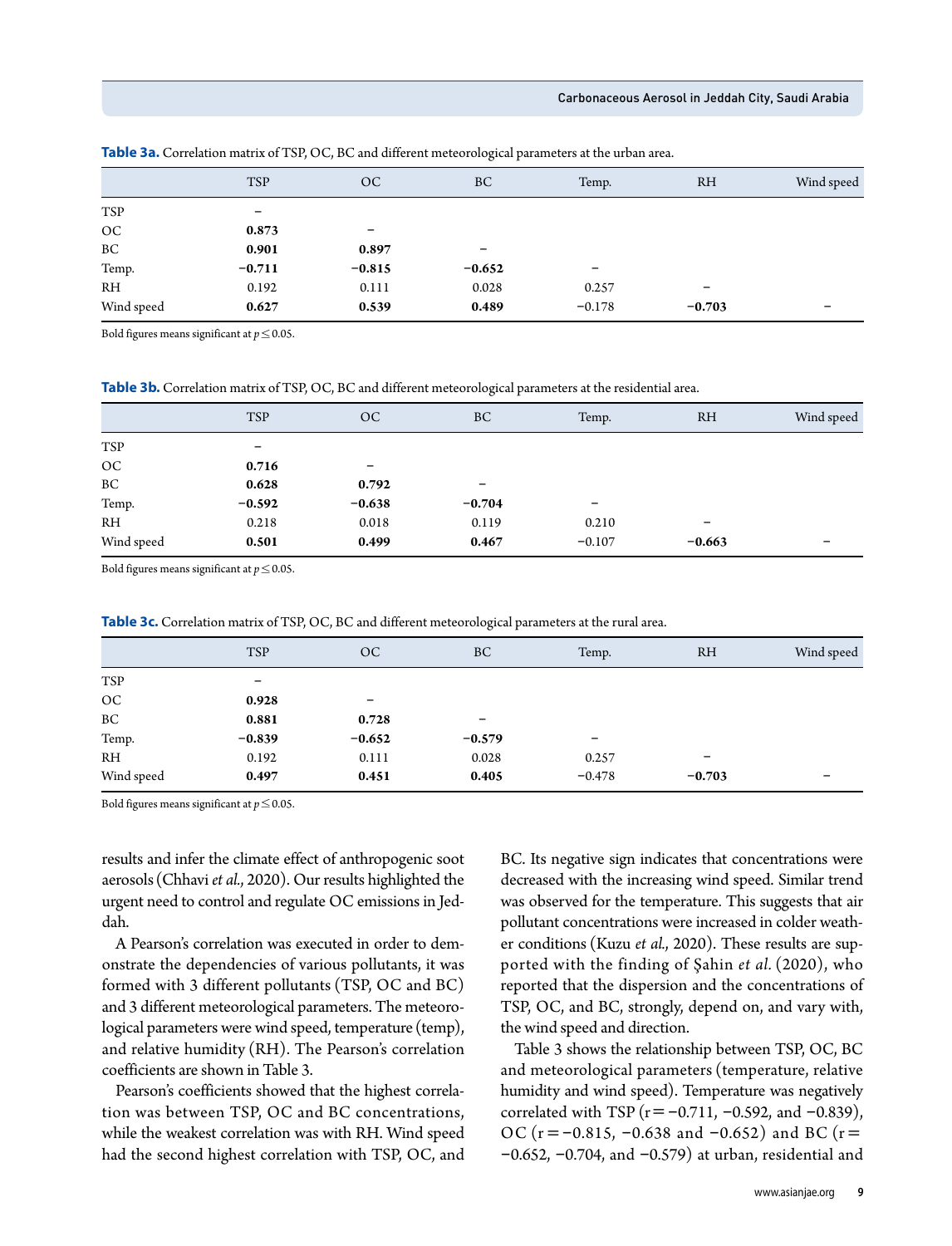### **CAJAE** Asian Journal of Atmospheric Environment, Vol. 15, No. 2, 2021021, 2021

rural sites, respectively; indicating the profound role of low temperature in increasing concentration of carbonaceous aerosols (Kuzu *et al.*, 2020; Islam *et al.*, 2019; Satsangi *et al.*, 2014; Begum *et al.*, 2012). Similarly, there was negative significant ( $p < 0.05$ ) correlation between wind speed and TSP ( $r = -0.627$ ,  $-0.501$  and  $-0.597$ ), at urban and residential sites, respectively (Table 1), Moreover, there was negative significant correlation between wind speed and OC ( $r = -0.636$ ,  $-0.539$  and -0.508) at the urban, residential and rural sites, respectively). Similarly, BC was negatively correlated with BC  $(-0.5981, -0.511, 0.501, 0.501, 0.501)$  for the same sites, respectively) (Table 3). These results indicate that wind speed is not the sole controlling factor for the apparent correlation (Panda *et al.*, 2016). Tai *et al.* (2012) in the USA, Angel *et al.* (2014) in the Philippines and Panda *et al.* (2016) in India found similar results and they explained the correlation as a result of pollutants accumulation which led to an increase in levels of TSP. They attributed the accumulation of these pollutants to the wind circulation pattern across and lower wind speed. Moreover, Table 3 shows that both BC and OC values were well correlated for all sites ( $r=0.897$ , 0.792, and 0.728 for an urban, a residential, and a rural site, respectively), suggesting that the BC and OC in Jeddah may be emitted from the same sources, which are in agreement with the results of Sung *et al.* (2013) in South Korea.

Fig. 6 shows the linear regression of apparent OC/BC ratios on BC concentrations at the three sites. An intercorrelation pattern was evidenced at the urban and rural sites. There was a good overall fit for the linear regression model between OC/BC and BC data obtained in the urban ( $p < 0.001$ ;  $R^2 = 0.635$ ) and the rural ( $p < 0.01$ ,  $R^2$ =0.505) sites, respectively (Fig. 6). Chen *et al.* (2014) found a strong correlation between BC and OC in China and they assumed that they were emitted from the same source. The dominant sources of BC are local because its concentration depends on the wind direction. Consequently, the OC/BC ratio is then attributed to local emissions: traffic, biomass burning, or brick kilns (Chen *et al.*, 2014). Recently, Ni *et al.* (2019) investigated the sources and formation mechanisms of carbonaceous aerosols in China. They found that strong correlation between wind and aersols is a good indication of local sources, moreover, good correlation between OC and BC is a good indication that they are emitted from the same source $(s)$ . The strong correlation at these sites could indicate that carbonaceous aerosols could possibly



Urban area

 $10$ 

 $\mathbf{r}$ 

 $\epsilon$ 

35

 $Y = 0.21 + 0.48$ 

**Fig. 6.** Linear regression of apparent OC/BC ratios on BC concentrations at the three sites.

be emitted directly from primary sources, with some of the primary sources being fugitive emissions from combustion and leakage during coal charging and coke pushing. On the other hand, OC/BC and BC were uncorrelated ( $p > 0.05$ ,  $R^2 = 0.0.081$ ) in the residential site. Chen *et al.* (2014) found similar results and they attributed this poor correlation to gas- and solid-phase redistribution of semi-VOCs.

It is worth investigating organic and black carbon as well as elemental carbon in fine particles ( $\text{PM}_{10}$ ,  $\text{PM}_{2.5}$ ) in the future for a better understanding of the source identification and unidentified components of the PM because they are more enriched in the fine mode (Ni *et al.*, 2019; Kolhe *et al.*, 2018; Na and Cocker, 2009).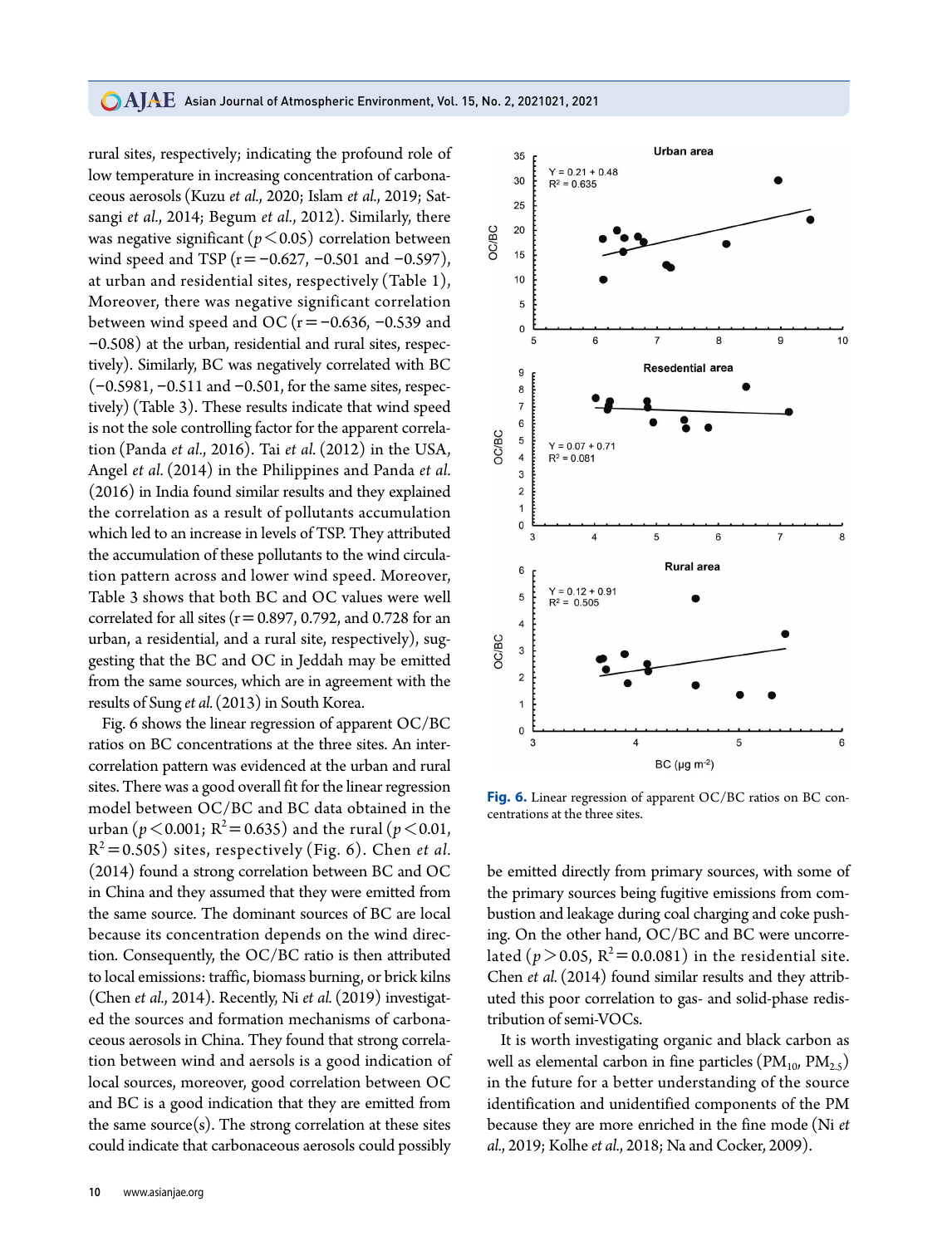## **4. CONCLUSIONS**

The data collected for a period of one year ( January-December 2017) were analyzed to interpret the monthly, seasonal and spatial variation of carbonaceous aerosols and TSP in urban (traffic influenced), residential, and rural sites in Jeddah for the first time. An attempt has also been made to analyze the effects of meteorological parameters like wind speed, wind direction and rain together with local events for their variation. Increased vehicular movement, car drifting and cooking activities including substantial burning of wood and other biomass in February and September contributed to higher c of BC concentrations of TSP and carbonaceous aerosols. When vehicular movement and cooking activities were reduced during other months, there came a decrease in their emission. In addition, the wind speed contributes for the variation in their concentrations.

The OC mass at an urban site, during the sampling period ( January-December 2017), was found to be about 4 and 13 times higher than at the residential or rural sites, respectively, albeit the similar BC annual cycle at three the sites. This is associated with the different nature of anthropogenic activities rather than local meteorology at these sampling sites. Monthly average BC and OC concentrations were higher than the concentrations reported for urban environments in other parts of the world, this could be ascribed to the arid environment in Saudi Arabia. The concentrations of OC and BC relative to the TSP are also high and have a good correlation with wind speed. Based on these relationships, we concluded that the dominant sources of carbonaceous aerosols at this site are local (traffic, coal, and biomass burning) rather than regional. Local events like festivals, camping, car drifting and outdoor cooking directly influence the concentration of carbonaceous aerosols.

There were hardly any data in Saudi Arabia on the contribution of carbon to PM. The present study represents the first preliminary investigation to fill this knowledge gap. Moreover, it is hoped that our study can provide important first-hand data for the future development of PM and OC inventories in the region. The reduced estimate for OC/BC in aerosols strengthens the argument that reduction of soot emissions maybe a useful approach to slow global warming. Furthermore, the present study highlights the impact of carbonaceous aerosols on human health and climate change in Saudi Arabia. It is hoped that such studies would help for a better understanding of the ongoing climate change scenario in an arid region of the world.

## **ACKNOWLEDGEMENT**

This project was funded with a generous fund from Deanship of Scientific Research (DSR) at King Abdul Aziz University, Grant # 1/H/1435.

Authors are indebted to anonymous reviewers for their invaluable comments which improved the manuscript.

## **REFERENCES**

- Angel, T.B., Preciosa, C.B., Flora, L.S., Joseph, M.D., Racho, L. (2014) Carbonaceous particulate matter characterization in an urban and a rural site in the Philippines. Atmospheric Pollution Research, 5, 245-253. https://doi.org/10.5094/APR. 2014.030
- Aswini, A.R., Hegde, A.P.R., Nair, P.R. (2018) Carbonaceous and inorganic aerosols over a sub-urban site in peninsular India: Temporal variability and source characteristics. Atmospheric Research, 199, 40-53. https://doi.org/10.1016/j. atmosres.2017.09.005
- Basahi, J., Ismail, I., Hassan, I.A., Almeelbi, T., Haiba, N., Hammam, E. (2017) Total suspended particulate matter (TSP) and its associated heavy metals in atmosphere at Western Coast of Saudi Arabia. Polish Journal of Environmental Studies, 26(5), 2419-2424. https://doi.org/10.15244/pjoes/ 69102
- Begum, B.A., Hossain, A., Nahar, N., Markwitz, A., Hopke, P.K. (2012) Organic and Black Carbon in  $PM_{2.5}$  at an Urban Site at Dhaka, Bangladesh. Aerosol Air Quality Research, 12, 1062-1073. https://doi.org/10.4209/aaqr.2012.05.0138
- Bertrand, A., Stefenelli, G., Jen, C.N., Pieber, S.M., Bruns, E.A., Ni, H., Temime-Roussel, B., Slowik, G., Goldstein, A.H., El Haddad, I., Baltensperger, U., Prévôt, A.S., Wortham, W., Marchand, N. (2018) Evolution of the chemical fingerprint of biomass burning organic aerosol during aging. Atmospheric Chemistry and Physics, 18, 7607-7624. https://doi. org/10.5194/acp-18-7607-2018
- Bond, T.C., Doherty, S.J., Fahey, D.W., Forster, P.M., Berntsen, T., DeAngelo, B.J., Flanner, M.G., Ghan, S., Kärcher, B., Koch, D., Kinne, S., Kondo, Y., Quinn, P.K., Sarofim, M.C., Schultz, M.G., Schulz, M., Venkataraman, C., Zhang, H., Zhang, S., Bellouin, N., Guttikunda, S.K., Hopke, P.K., Jacobson, M.Z., Kaiser, J.W., Klimont, Z., Lohmann, U., Schwarz, J.P., Shindell, D., Storelvmo, T., Warren, S.G., Zender, C.S. (2013) Bounding the role of black carbon in the climate. Journal of Geophysics Research, 119. https://doi.org/10.1002/jgrd. 50171
- Cachier, H., Bremond, M., Buat-Ménard, P. (1989) Determination of atmospheric soot carbon with a simple thermal method. Tellus (Ser B), 41, 379-390.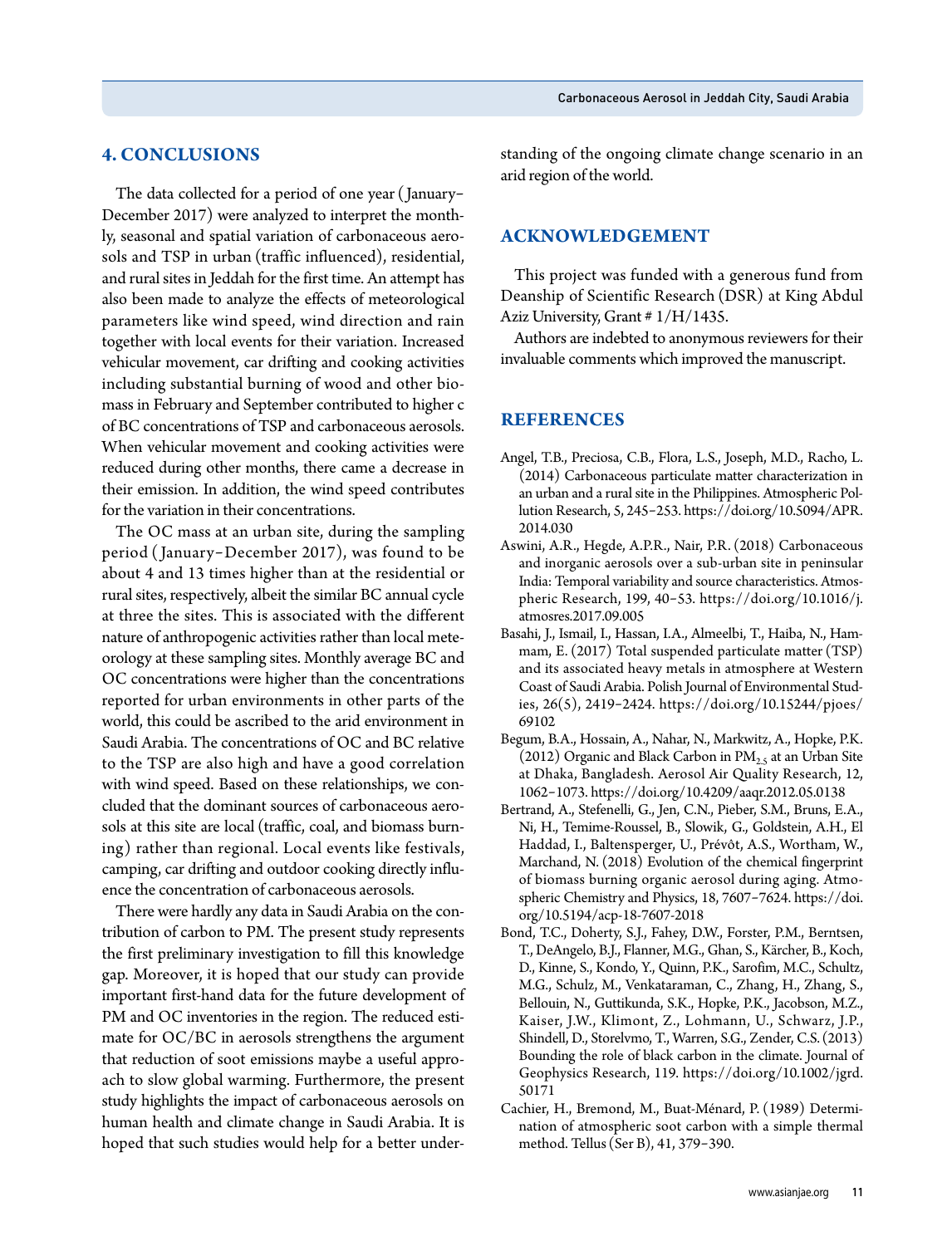- Chen, P., Kang, S., Liu, C., Rupakheti, M., Yan, F., Li, Q., Ji, Z., Zhang, Q., Luo, W., Sillanpaa, M. (2015) Characteristics and sources of PAHs in atmospheric aerosols in the Kathmandu Valley, Nepal. Science of The Total Environment, 538, 86- 92. https://doi.org/10.1016/j.scitotenv.2015.08.006
- Chen, X., Zhang, Z., Engling, G., Zhang, R., Tao, J., Lin, M., Li, U. (2014) Characterization of fine particulate black carbon in Guangzhou, a megacity of South China. Atmospheric Pollution Research, 5, 361-370. https://doi.org/10.5094/APR. 2014.042
- Chhavi, P., Singh, P.J., Soni, V.K., Singh, N. (2020) Yearlong first measurements of black carbon in the western Indian Himalaya: Influences of meteorology and fire emissions. Atmospheric Polluttion Research, 11(7), 1199-1210. https://doi. org/10.1016/j.apr.2020.04.015
- Dan, M., Zhuang, G., Li, X., Tao, H., Zhuang, Y. (2004) The characteristics of carbonaceous species and their sources in PM<sub>2.5</sub> in Beijing. Atmospheric Environment, 38, 3443-3452. https://doi.org/10.1016/j.atmosenv.2004.02.052
- DEFRA (Department for Environment, Food & Rural Affairs) (2009) http://uk-air.defra.gov.uk/assets/documents/ reports/cat11/1212141150\_AQEG\_Fine\_Particulate\_ Matter in the UK.pdf.
- El Sheekh, M., Hassan, I.A. (2021) Lockdowns and reduction of economic activities during the COVID-19 pandemic improved air quality in Alexandria, Egypt. Environmental Monitoring and Assessment, 193, 11. https://doi.org/10.1007/ s10661-020-08780-7
- Haiba, N.S., Hassan, I.A. (2017) Monitoring and assessment of PAHs in the atmosphere of Alexandria city, Egypt. Polycyclic Aromatic Compounds, 38(3), 219-230. https://doi.org/10. 1080/10406638.2016.1200102
- Harrison, R., Alam, S., Dang, J., Basahi, J., Alghamdi, M., Isamil, I., Hassan, I.A., Khoder, M. (2016a) Relationship of polycyclic aromatic hydrocarbons with oxy (quinone) and nitro derivatives during air mass transport. Science of The Total Environment, 572(1), 1175-1183. https://doi.org/10. 1016/j.scitotenv.2016.08.030
- Harrison, R., Alam, S., Dang, J., Basahi, J., Alghamdi, M., Isamil, I., Hassan, I., Khoder, M. (2016b) Influence of petrochemical installations upon PAH concentrations at sites in Western Saudi Arabia. Atmospheric Pollution Research, 7(6), 954- 960. https://doi.org/10.1016/j.apr.2016.05.012
- Hassan, I.A., Basahi, J.M. (2013) Assessing roadside conditions and vehicular missions using roadside lettuce plants. Polish Journal of Environmental Studies, 22(2), 75-83.
- Hassan, I.A., Basahi, J.M., Ismail, I., Habbebullah, T. (2013) Spatial Distribution and Temporal Variation in Ambient Ozone and Its Associated NOx in the Atmosphere of Jeddah City, Saudi Arabia. Aerosol and Air Quality Research, 13, 1712-1720. https://doi.org/10.4209/aaqr.2013.01.0007
- He, Z., Kim, Y.J., Ogunjobi, K.O., Kim, J.E., Ryu, S.Y. (2004) Carbonaceous aerosol characteristics of  $PM_{2.5}$  particles in Northeastern Asia in summer 2002. Atmospheric Environment, 38, 1795-1800. https://doi.org/10.1016/j.atmosenv. 2003.12.023
- Hema, J., Najaa, M., Singh, K.P., Kumard, P., Bhardwaja, S., Babue, S.K., Satheesh, K., Moorthyg, K.K., Chandola, H.C.

(2016) Investigations of aerosol black carbon from a semiurban site in the Indo-Gangetic Plain region. Atmospheric Environment, 125, 346-355. https://doi.org/10.1016/j. atmosenv.2015.04.007

- Ho, K.F., Lee, S.C., Chan, C.K., Yu, J.C., Chow, J.C., Yao, X.H. (2003) Characterization of chemical species in  $PM_{2.5}$  and PM<sub>10</sub> aerosols in Hong Kong. Atmospheric Environment, 37, 31-39. https://doi.org/10.1016/S1352-2310(02)008 04-X
- Islam, M.N., Ali, M.A., Islam, M.M. (2019) Spatiotemporal investigations of aerosol optical properties over Bangladesh for the period 2002-2016. Earth Systems and Environment, 3, 563-573. https://doi.org/10.1007/s41748-019-00120-1
- Joshi, H., Najam, M., Singh, K.P., Chandola, H. (2015) Investigations of aerosol black carbon from a semi-urban site in the Indo-Gangetic Plain region. Atmospheric Environment 125, 311-320. https://doi.org/10.1016/j.atmosenv.2015.04.007
- Kim, Y.P., Moon, K.-C., Lee, J.H., Baik, N.J. (2009) Concentrations of carbonaceous species in particles at Seoul and Cheju, Korea. Atmospheric Environment, 33, 2751-2763, https:// doi.org/10.1016/S1352-2310(98)00313-6
- Kim, Y.P., Moon, K.-C., Lee, J.H. (2010) Organic and elemental carbon in fine particles at Kosan, Korea. Atmospheric Environment, 34, 3309-3315. https://doi.org/10.1016/S1352- 2310(99)00445-8
- Kolhe, A.R., Ahera, G.R., Ralegankar, S.D., Safaim, P.D. (2018) Investigation of aerosol black carbon over semi-urban and urban locations in south-western India. Atmospheric Pollution Research, 9(6), 1111-1130. https://doi.org/10.1016/j. apr.2018.04.010
- Kumar, P., Khare, M., Harrison, R.M., Bloss, W.J., Lewis, A., Coe, H., Morawska, L. (2015) New directions: air pollution challenges for developing megacities like Delhi. Atmospheric Environment, 122, 657-661. https://doi.org/10.1016/j. atmosenv.2015.10.0310.032
- Kuzu, S.L., Yavuz, E., Akyüz, E., Saral, A., Oktay, B., Özdemir, A.H., Demir, G., Ünal, A. (2020) Black carbon and size-segregated elemental carbon, organic carbon compositions in a megacity: a case study for Istanbul. Air Quality, Atmosphere & Health, 13, 827-837. https://doi.org/10.1007/s11869- 020-00839-1
- Lee, J.S., Kim, E.S., Yu, K.Z., Yong, P.K., Chang, H.J., Ji, Y.L. (2020) Temporal variations and characteristics of the carbonaceous species in  $PM_{2.5}$  measured at Anmyeon Island, a background site in Korea. Asian Journal of Atmospheric Environment, 14, 35-46. https://doi.org/10.5572/ajae. 2020.14.1.035
- Li, K., Liao, H., Maom, Y., Ridley, D.A. (2016) Source sector and region contributions to concentration and direct radiative forcing of black carbon in China. Atmospheric Environment, 124, 351-366. https://doi.org/10.1016/j.atmosenv. 2015.06.014
- Mishra, S.P., Patra, A.P., Das, S. (2021) Methylene Blue and Malachite Green Removal From Aqueous Solution Using Waste Activated Carbon. Biointerface Research in Applied Chemistry, 1(1), 7410-7421. https://doi.org/10.33263/ BRIAC111.74107421

Modaihsh, A.S., Mahjoub, M.O. (2020) Characteristics of the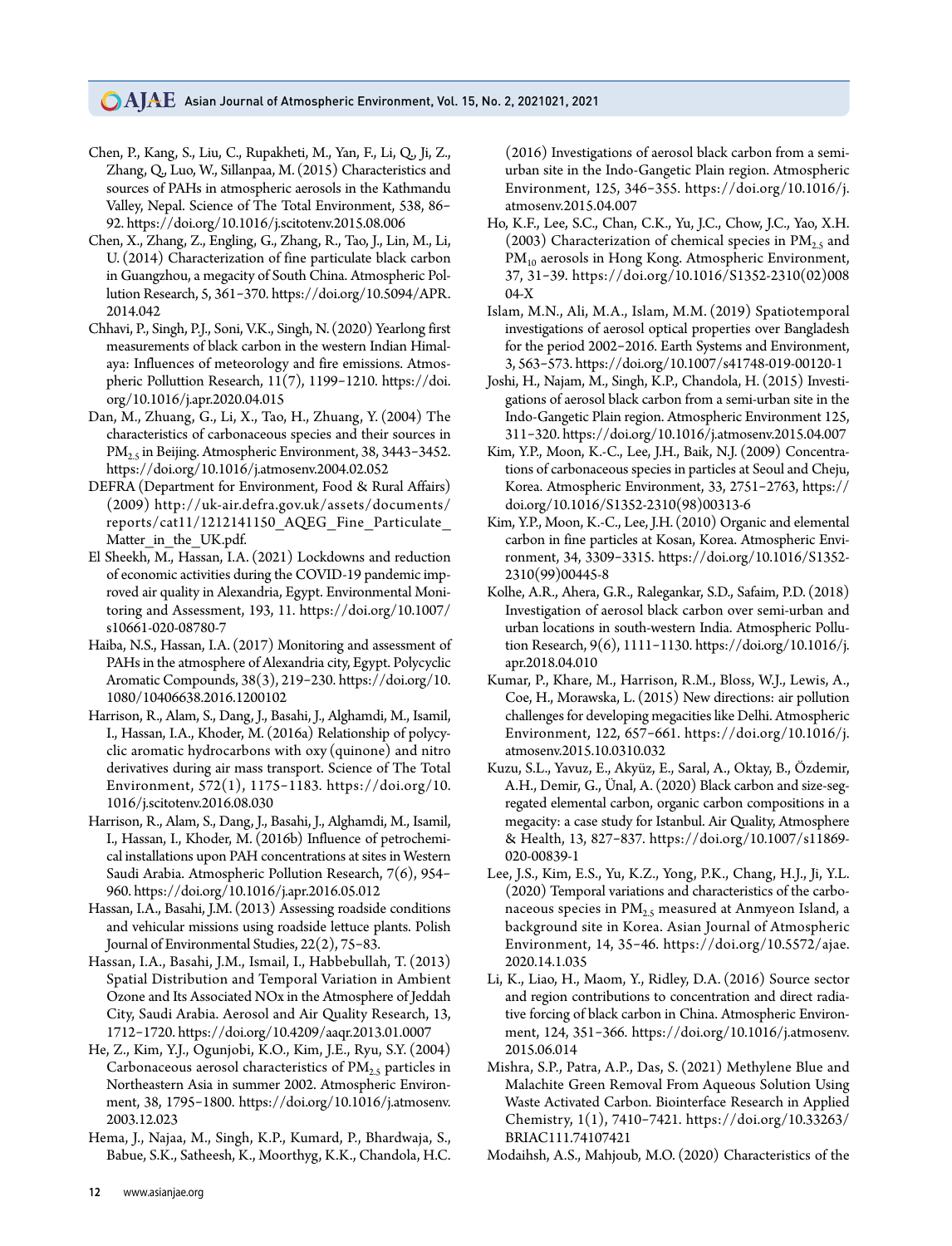particulate matter in Riyadh city, Saudi Arabia. Environmental Health Risk VII, 16, 131-141. https://doi.org/10.2495/ EHR130121

- Na, K., Cocker, D.R. (2009) Organic and elemental carbon concentrations in fine particulate matter in residences, schoolrooms, and outdoor air in Mira Loma, California. Atmospheric Environment, 49, 3325-3332. https://doi.org/10. 1016/j.atmosenv.2005.01.054
- Ni, H., Huang, R.-J., Cao, J., Guo, J., Deng, H., Dusek, U. (2019) Sources and formation of carbonaceous aerosols in Xi'an, China: primary emissions and secondary formation constrained by radiocarbon. Atmospheric Chemistry and Physics, 19, 15609-15628. https://doi.org/10.5194/acp-19-156 09-2019
- Novakov, T., Menon, S., Kirchstetter, T.W., Koch, D., Hansen, J.E. (2009) Aerosol organic carbon to black carbon ratios: Analysis of published data and implications for climate forcing. Journal of Geophysical Research, 110, D21205. https:// doi.org/10.1029/2005JD005977
- Panda, S., Sharma, S.K., Mahapatra, P.S., Panda, U., Rath, S., Mandal, T., Das, T. (2016) Organic and elemental carbon variation in  $PM<sub>2.5</sub>$  over megacity Delhi and Bhubaneswar, a semi-urban coastal site in India. Natural Hazards, 80, 1709- 1716. https://doi.org/10.1007/s11069-015-2049-3
- Ram, K., Sarin, M.M. (2010) Spatio-temporal variability in atmospheric abundances of EC, OC and WSOC over Northern India. Journal of Aerosol Science, 41, 88-95. https:// doi.org/10.1016/j.jaerosci.2009.11.004
- Ramírez, O., Sánchez, A.M., Jesús, R. (2018) Characteristics and temporal variations of organic and elemental carbon aerosols in a high-altitude, tropical Latin American megacity. Atmospheric Research, 210(15), 110-122. https://doi.org/ 10.1016/j.atmosres.2018.04.006
- Rengarajan, R., Sarin, M.M., Sudheer, A.K. (2007) Carbonaceous and inorganic species in atmospheric aerosols during wintertime over urban and high-altitude sites in North India. Journal of Geophysical Research, 112, D21307. https://doi. org/10.1029/2006JD008150
- Şahin, Ü., Onat, B., Akın, Ö., Uzun, B., Mangır, N., Doğan, M., Harrison, R.M. (2020) Temporal variations of atmospheric black carbon and its relation to other pollutants and meteorological factors at an urban traffic site in Istanbul. Atmospheric Pollution Research, 11(7), 1051-1062. https://doi. org/10.1016/j.apr.2020.03.009
- Salako, G.O., Hopke, P.K., Cohen, D.D., Begum, B.A., Biswas, S.K., Pandit, G.G., Chung, Y.S., Rahman, S.A. (2012) Exploring the Variation between EC and BC in a Variety of Locations. Aerosol Air Quality Research, 12, 1-13. https://doi. org/10.4209/aaqr.2011.09.0150
- Sandrini, S., Fuzzi, S., Piazzalunga, A., Prati, P., Bonasoni, P., Cavalli, F., Calvello, M., Cappelletti, D., Colombi, C., Cotini, D., de gennaro, G., Fermo, P., Ferrero, L., Giugliano, M., Lelepo, P., Lanoti, G., Marinoni, A., Moltini, U., Massabò, D., Pavese, C., Perrino, C., Vecchi, R., Gilardoni, S. (2014) Spatial and seasonal variability of carbonaceous aerosol across Italy. Atmospheric Environment, 99, 587-598. https://doi. org/10.1016/j.atmosenv.2014.10.032

Samara, C., Voutsa, D., Kouras, A., Eleftheriadis, K., Maggos, T.,

Saraga, D., Petrakakis, M. (2014) Organic and elemental carbon associated to  $PM_{10}$  and  $PM_{2.5}$  at urban sites of northern Greece. Environmental Science and Pollution Research, 21, 1769-1776. https://doi.org/10.1007/s11356-013-2052-8

- Satsangi, A., Pachauri, T., Singla, V., Anita Lakhani, A., Kumari, K.M. (2012) Organic and elemental carbon aerosols at a suburban site. Atmospheric Research, 113, 13-21. https://doi. org/10.1016/j.atmosres.2012.04.012
- Satsangi, P., Yadav, S., Pipal, A.S., Kumbhar, N. (2014) Characteristics of trace metals in fine  $(PM_{2.5})$  and inhalable  $(PM_{10})$ particles and its health risk assessment along with in silico approach in indoor environment of India. Atmospheric Environment, 92, 384-395. https://doi.org/10.1016/j.atmosenv. 2014.04.047
- Seinfeld, J.H., Pankow, J.N. (2013) Organic atmospheric particulate material. Annual Review of Physical Chemistry, 54, 121-135. https://doi.org/10.1146/annurev.physchem.54. 011002.103756
- Shakya, M.K., Peltier, R.E., Shrestha, H., Byanju, R.M. (2017) Measurements of TSP,  $PM_{10}$ ,  $PM_{2.5}$ , BC, and PM chemical composition from an urban residential location in Nepal. Atmospheric Pollution Research, 8, 1123-1131. https://doi. org/10.1016/j.apr.2017.05.002
- Shakya, M.K., Ziemba, L.D., Griffin, R.J. (2010) Characteristics and Sources of Carbonaceous, Ionic, and Isotopic Species of Wintertime Atmospheric Aerosols in Kathmandu Valley, Nepal. Aerosol and Air Quality Research, 10, 219-225. https://doi.org/10.4209/aaqr.2009.10.0068
- Sharma, R.K., Bhattarai, B.K., Sapkota, B.K., Gewali M.B., Kjeldstad, B. (2018) Black carbon aerosols variation in Kathmandu valley, Nepal. Atmospheric Environment, 63, 282- 288. https://doi.org/10.1016/j.atmosenv.2012.09.023
- Smith, D.J., Harrison, R.M., Luhana, L., Pio, C.A., Castro, L.M. (1996) Concentrations of particulate airborne polycyclic aromatic hydrocarbons and metals collected in Lahore, Pakistan. Atmospheric Environment, 30, 4031-4039. https:// doi.org/10.1016/1352-2310(96)00107-0
- Sung, H., Lee, H.S., Kang, B.-W. (2013) Chemical characteristics of principal  $PM_{2.5}$  species in Chongju, South Korea. Atmospheric Environment, 39, 216-222. https://doi.org/ 10.1016/S1352-2310(00)00267-3
- Tai, P.K., Mickley, L.J., Jacob, D.J. (2012) Meteorological modes of variability for fine particulate matter  $(PM_{2.5})$  air quality in the United States: implications for  $PM_2$ , sensitivity to climate change. Atmospheric Chemistry and Physics, 12, 313- 319. https://doi.org/10.5194/acp-12-3131-2012
- Tawabini, B.S., Lawal, T.T., Shaibani, A., Farahat, A.M. (2017) Morphological and chemical properties of particulate matter in the Dammam metropolitan region: Dhahran, Khobar, and Dammam, Saudi Arabia. Advances in Meteorology, ID 8512146. https://doi.org/10.1155/2017/8512146
- Titos, G., del Águila, A., Cazorla, A., Lyamani, H., Casquero-Vera, J.A., Colombi, C., Cuccia, E., Gianelle, V., Močnik, G., Alastuey, A., Olmo, F.J., Alados-Arboledas, L. (2017) Spatial and temporal variability of carbonaceous aerosols: Assessing the impact of biomass burning in the urban environment. Science of the Total Environment, 578, 613-625. https:// doi.org/10.1016/j.scitotenv.2016.11.007